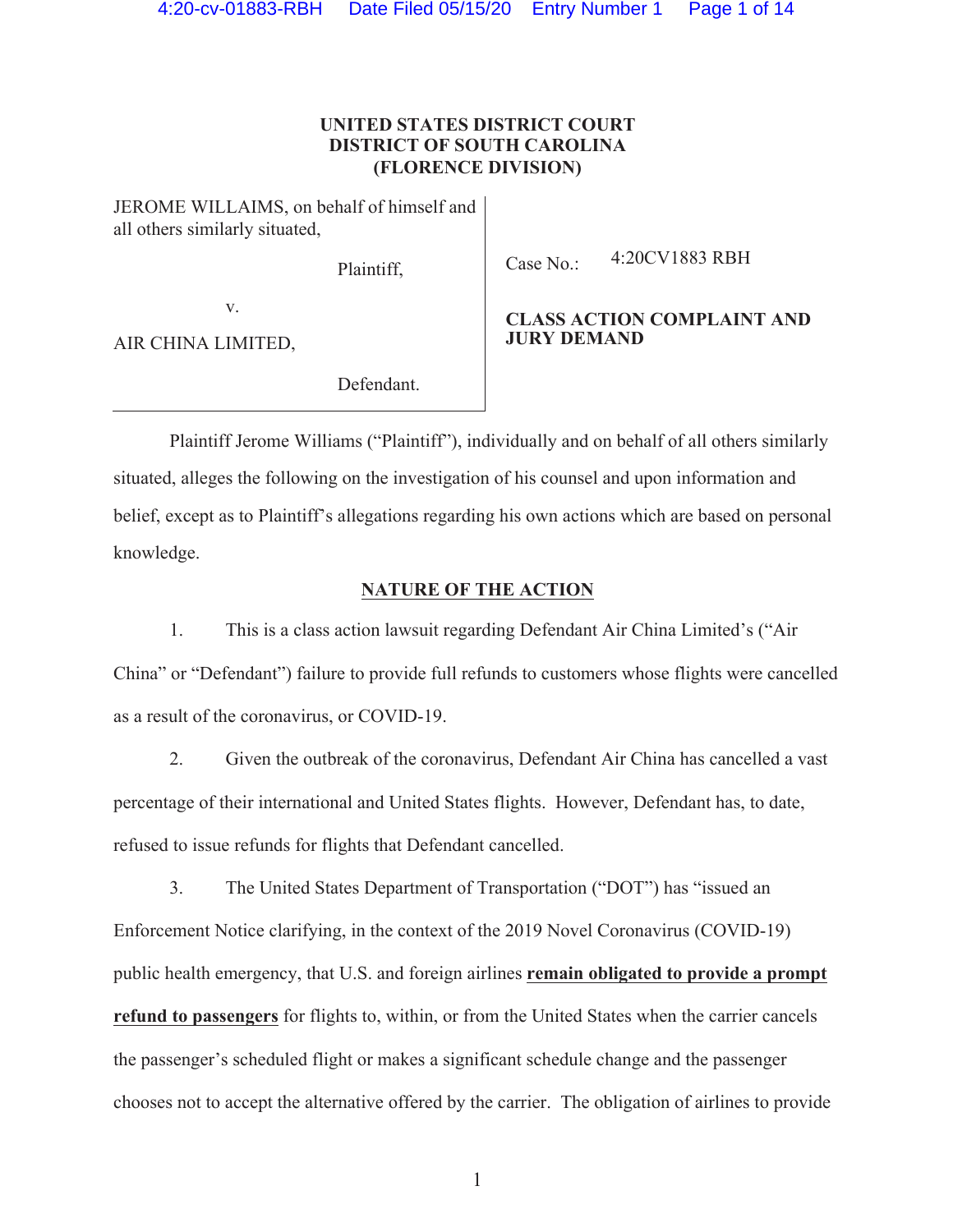### 4:20-cv-01883-RBH Date Filed 05/15/20 Entry Number 1 Page 2 of 14

refunds, including the ticket price and any optional fee charged for services a passenger is unable to use, does not cease when the flight disruptions are outside of the carrier's control (e.g., a result of government restrictions)."<sup>1</sup> Indeed, the DOT's Enforcement Notice makes perfectly clear that offering "vouchers or credits for future travel" is not an adequate or appropriate substitute for airlines' obligations to offer refunds for cancelled flights.<sup>2</sup>

4. Air China is one of the major airlines of the People's Republic of China and carries over 100 million domestic and international passengers annually. Air China's business was disrupted as a result of government-mandated restrictions on travel in response to the coronavirus.

5. Defendant Air China reduced seats by 76% between January 2020 and February  $2020$ ."<sup>3</sup>

6. Plaintiff, like many other travelers, was scheduled to fly with Air China. Two of the flights on Plaintiff's trip were scheduled to depart from or arrive in the United States: a departing flight from Fairfax, Virginia to Bejing, China, and a return flight from Bejing to Fairfax.

7. Plaintiff's tickets were booked through the website, Justairticket.com.

 1 DEP'T OF TRANSP., U.S DEPARTMENT OF TRANSPORTATION ISSUES ENFORCEMENT NOTICE CLARIFYING AIR CARRIER REFUND REQUIREMENTS, GIVEN THE IMPACT OF COVID-19 (Apr. 3, 2020), https://www.transportation.gov/briefing-room/us-department-transportation-issuesenforcement-notice-clarifying-air-carrier-refund (last accessed Apr. 10, 2020) (hereinafter "DOT NOTICE") (emphasis added).

<sup>2</sup> *See id*.

<sup>3</sup> *COVID-19 Recovery: Air China Files May Holiday Sched at 2019 Levels*, CENTER FOR AVIATION, https://centreforaviation.com/analysis/reports/covid-19-recovery-air-china-files-mayholiday-sched-at-2019-levels-520264 (last accessed May 8, 2020)*.*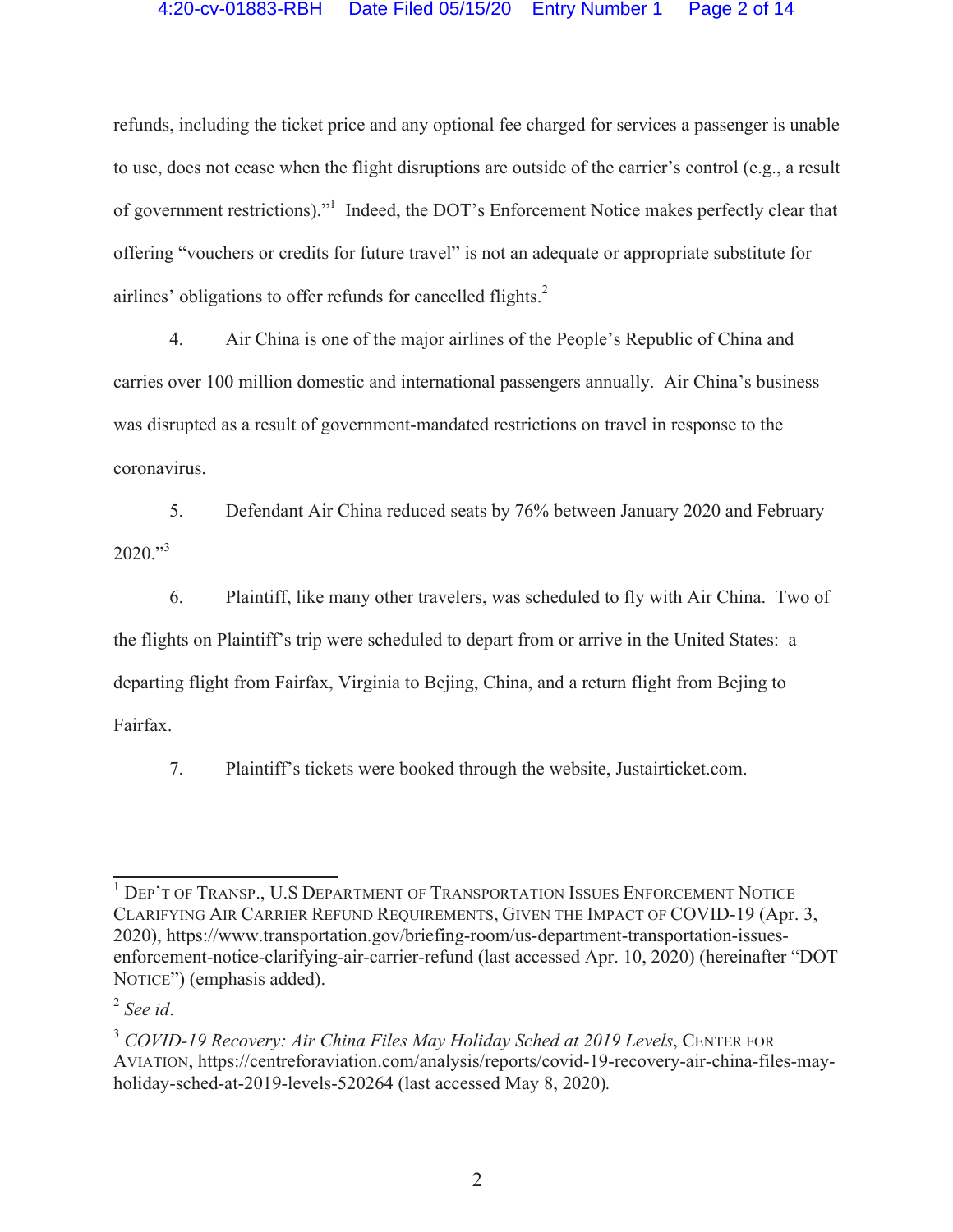#### 4:20-cv-01883-RBH Date Filed 05/15/20 Entry Number 1 Page 3 of 14

8. Plaintiff's return flight was cancelled by Air China due to the coronavirus travel restrictions while Plaintiff was abroad.

9. Upon discovering his return flight was cancelled, Plaintiff called Air China. Air China informed Plaintiff that it had cancelled a number of flights and that Plaintiff would have to take the matter up with Justairticket.com.

10. Plaintiff then called Justairticket.com, who only provided a partial refund to Plaintiff.

11. Plaintiff has not received a full refund from Air China.

12. Defendant was required by the DOT Enforcement Notice to provide Plaintiff a prompt refund when Air China cancelled his flight.

13. Air China also represents in its General Conditions of Carriage that "[I]f we cancel a flight . . . we shall offer you the following options . . . we can make a refund in accordance with the provisions of Article  $11.2$ .<sup> $4$ </sup> Article 11.2.1.2 entitles passengers to a refund "not less than the difference between the fair paid and the fair applicable to the flight segment already used."5

14. Defendant's acts are in violation of the DOT's Enforcement Notice, which requires airlines to provide "a prompt refund to passengers . . . when their carrier cancels the passenger's scheduled flight."<sup>6</sup> The DOT Enforcement Notice applies to "U.S. and foreign airlines."<sup>7</sup>

 4 AIR CHINA CONTRACT OF CARRIAGE § 9.2.2.3,

https://www.airchina.us/US/GB/conditions/international/#9 (last accessed May 8, 2020).

 $^5$  AIR CHINA CONTRACT OF CARRIAGE  $\S~11.2.1.2$ 

<sup>6</sup> DOT NOTICE

 $^7$  *Id*.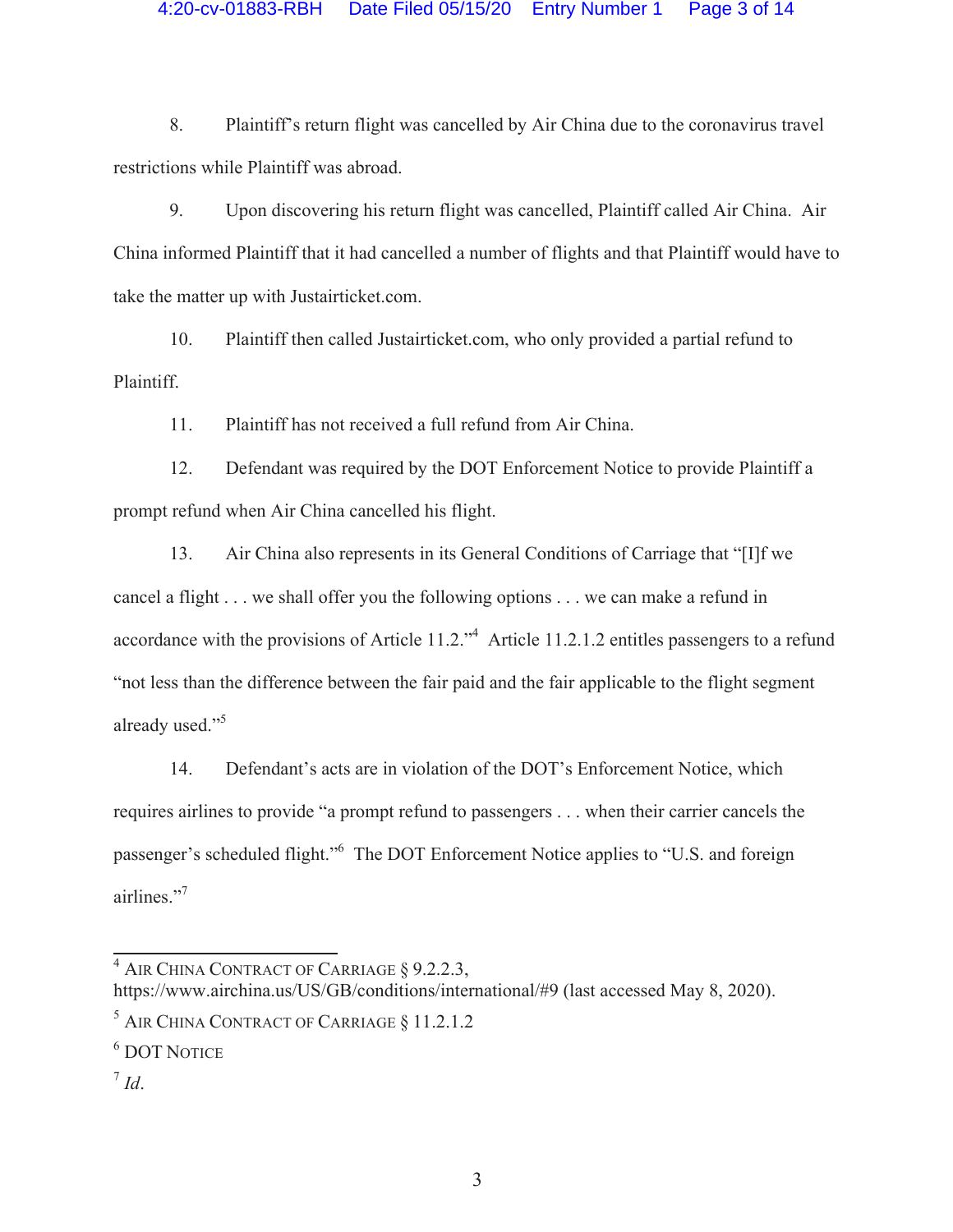15. Air China's consumers have excoriated Air China's refusal or failure to provide

its customers with refunds. For instance, like Plaintiff, customers on the website tripadvisor.com

have stated:



 $\bullet$ 0000

Guangzhou - Vancouver International Economy

...

### **DO NOT USE THIS AIR LINE**

The worst airline I have ever seen. Not even a 1 star. NO CUSTOMER SERVICE, doesnt care their customers and just want to get money from their customers. Refund policy is ridiculous and try to cheat customers. When you call customer service, the only thing they said is there is nothing I can do. Will 100% not to choose this airline ever again

Read less -

April 3, 2020 Review: $8$ 

March 2020 Review:

| $\bullet$ 0000                                                                                                 | Tokyo - London | International | Economy |
|----------------------------------------------------------------------------------------------------------------|----------------|---------------|---------|
| Worst Airline I've flown with Awful service, spend a little more and get much<br>better                        |                |               |         |
| Avoid air china like the plague. I often opt for a mid-range option (Cathay Pacific, air China, Korean Air) to |                |               |         |

//

<sup>&</sup>lt;sup>8</sup> AIR CHINA REVIEWS, TRIPADVISOR, https://www.tripadvisor.com/Airline\_Review-d8729000-Reviews-Air-China.html#REVIEWS (last accessed April 23, 2020).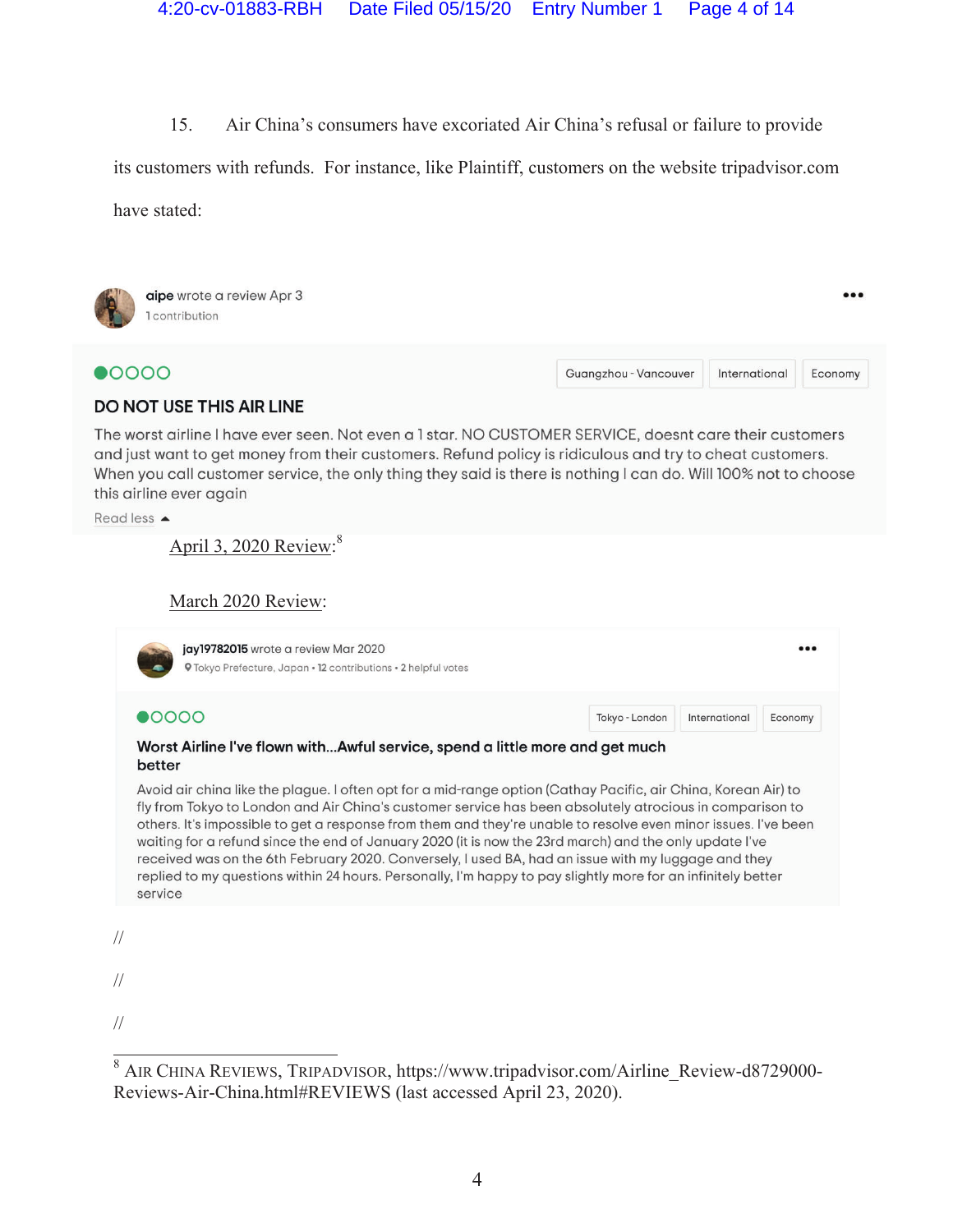//

# March 2020 Review:

JohnC wrote a review Mar 2020 **QLos Angeles, California • 6 contributions • 1 helpful vote** 

 $\bullet$ 0000

#### Will steal your money

They cancelled my flight to Osaka due to the coronavirus. They promised me they would refund in 2 weeks. I called 2 weeks later, and they lied about issuing a refund. I had to file a credit card dispute with my bank. It's been 5 weeks, and still no refund. They are violating the law as full refunds are required for all cancelled flights.

I will never fly with them again.

March 2020 Review:<sup>9</sup>



Brittany L wrote a review Mar 2020 1 contribution

# $\bullet$ 0000

Los Angeles - Manila International Economy

International

Los Angeles - Osaka

...

 $\ddot{\phantom{a}}$ 

Economy

#### Still waiting on my refund

Flight was partially canceled due to coronavirus. Requested a refund 2/11 and got a confirmation email saying I would get confirmation in 6 days, it didn't happen. Called today 3/2 and they "never received" my refund request, had to submit another and now need to wait "6-8 weeks for your refund". Bad customer service and the hold times are outrageous.

Read less ▲

16. Plaintiff brings this action on behalf of himself and the Class for equitable relief

and to recover damages and restitution for: (i) unjust enrichment, (ii) conversion, (iii) breach of

contract, and (iv) money had and received.

# **PARTIES**

17. Plaintiff Jerome Williams is a citizen of the State of South Carolina and resides in

Florence, South Carolina. Mr. Williams is a missionary and the leader of a congregation. In

January 2020, Mr. Williams purchased tickets for himself and for six members of his

<sup>&</sup>lt;sup>9</sup> AIR CHINA REVIEWS, TRIPADVISOR, https://www.tripadvisor.com/Airline\_Review-d8729000-Reviews-or5-Air-China.html#REVIEWS (last accessed April 23, 2020).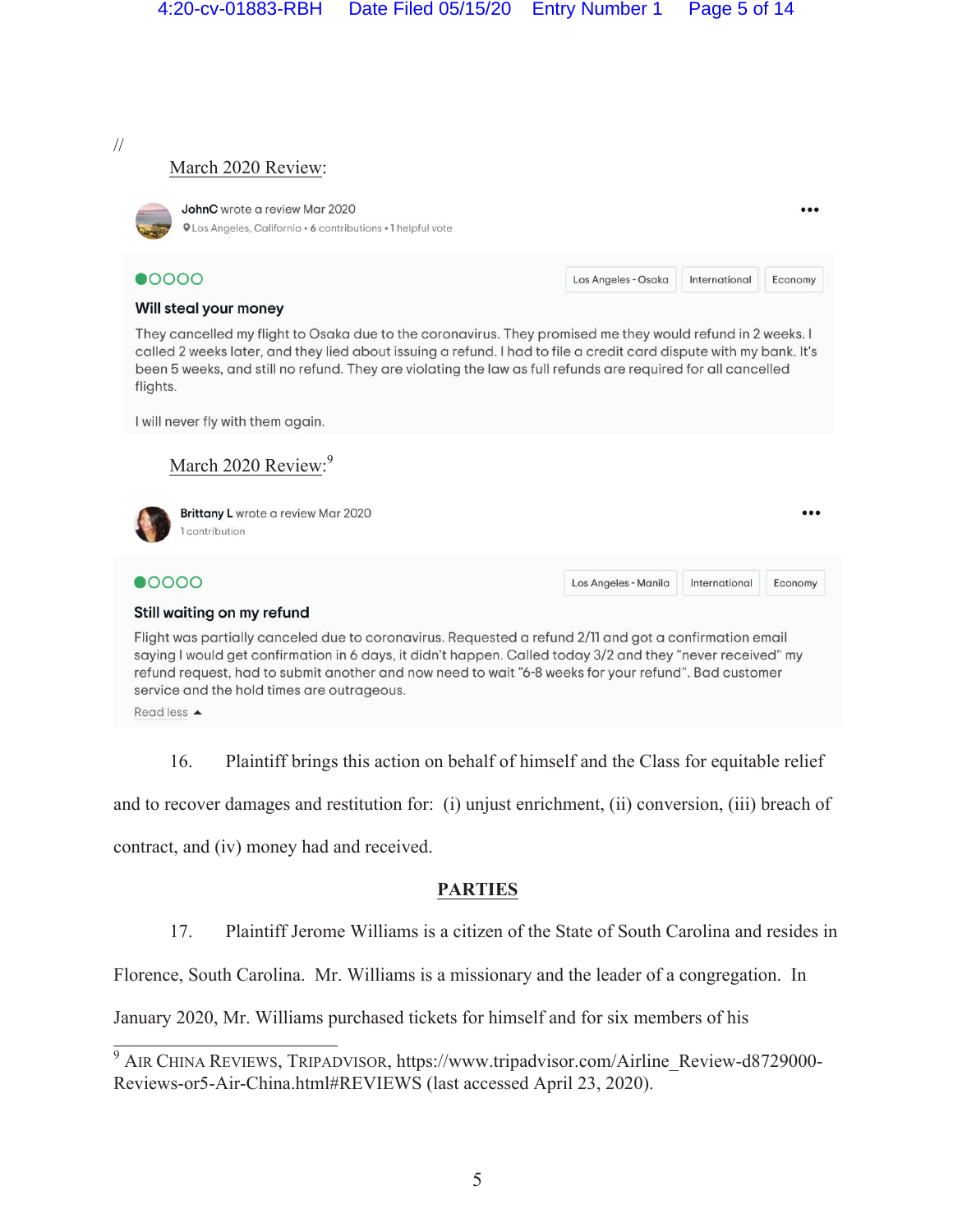congregation for a charitable mission to the Philippines. As part of that trip, Mr. Williams and his congregation were to fly with Air China on two flights that departed from or were destined for the United States: a departing flight from Fairfax, Virginia to Beijing, China on January 27, 2020, and a return flight from Beijing to Fairfax. Mr. Williams booked these flights through Justairticket.com Mr. Williams paid \$696.32 for each round-trip ticket, or approximately \$348.00 per way, for a total of approximately \$4900.00. At the time that Mr. Williams purchased his tickets, he understood that he would be entitled to a refund from Defendant if his flight was cancelled. Mr. Williams' departing flight went off as scheduled. However, while Mr. Williams and his congregation were abroad in China, Mr. Williams' return flight to Fairfax was abruptly cancelled by Air China in February 2020 due to the coronavirus, COVID-19. Mr. Williams did not receive notice of the cancellation from Air China and was only informed when he went to check on his return flight status. Mr. Williams requested a refund from Air China but was denied. Mr. Williams managed to book return flights for his congregation members for two days later, on February 12, but was forced to pay approximately \$700.00 per ticket. This was more than twice what Mr. Williams was required to pay initially. Further, although Mr. Williams has received a partial refund from Justairticket.com of \$380.00 per ticket, this did not cover the higher price of what Mr. Williams was forced to pay because of the abrupt cancellation by Air China.

18. Defendant Air China Limited is a foreign corporation organized under the laws of China with a principal place of business in Shunyi District, Beijing. Defendant Air China conducts substantial business throughout the United States, including in the State of South Carolina.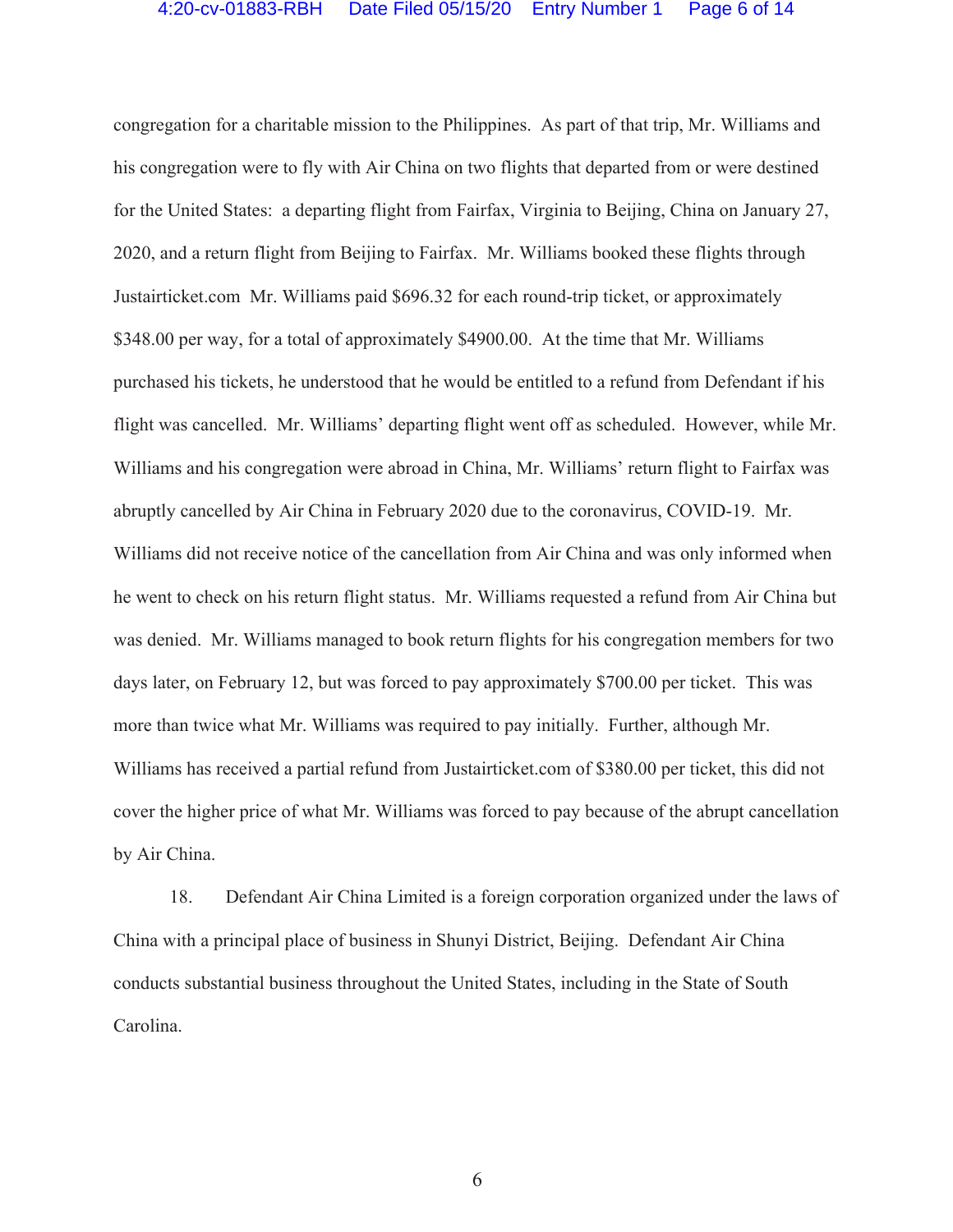### **JURISDICTION AND VENUE**

19. This Court has subject matter jurisdiction over this action pursuant to 28 U.S.C. § 1332(d)(2)(A), as modified by the Class Action Fairness Act of 2005, because at least one member of the Class, as defined below, is a citizen of a different state than Defendant, there are more than 100 members of the Class, and the aggregate amount in controversy exceeds \$5,000,000 exclusive of interest and costs.

20. This Court has personal jurisdiction over this action because Defendant has sufficient minimum contacts with this District and has purposefully availed itself of the privilege of doing business in this District such that it could reasonably foresee litigation being brought in this District.

21. Venue is proper in this Court pursuant to 28 U.S.C. § 1391 because Defendant Air China, as a foreign entity, may be sued in any judicial district.

### **CLASS ACTION ALLEGATIONS**

22. Plaintiff brings this action pursuant to Federal Rule of Civil Procedure 23, on behalf of the following "Class":

All persons in the United States who purchased tickets for travel on an Air China flight scheduled to operate to, from, or within the United States whose flights were cancelled or were subject to a significant schedule change and not refunded.

23. Subject to additional information obtained through further investigation and

discovery, the foregoing definition of the Class may be expanded or narrowed by amendment to

the complaint or narrowed at class certification.

24. Specifically excluded from the Class are Defendant, Defendant's officers,

directors, agents, trustees, parents, children, corporations, trusts, representatives, employees,

principals, servants, partners, joint ventures, or entities controlled by Defendant, and their heirs,

successors, assigns, or other persons or entities related to or affiliated with Defendant and/or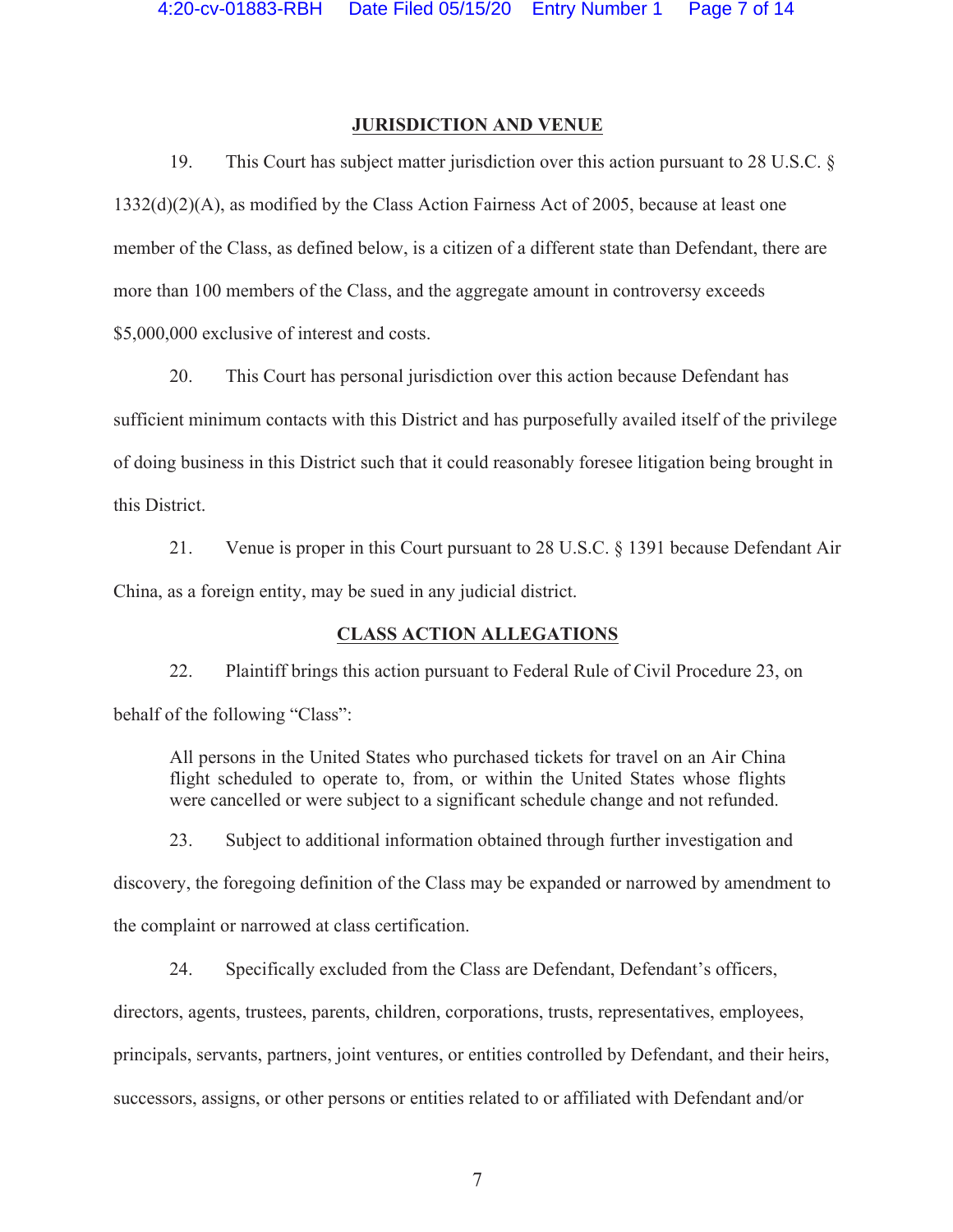#### 4:20-cv-01883-RBH Date Filed 05/15/20 Entry Number 1 Page 8 of 14

Defendant's officers and/or directors, the judge assigned to this action, and any member of the judge's immediate family.

25. **Numerosity.** The members of the proposed Class are geographically dispersed throughout the United States and are so numerous that individual joinder is impracticable. Upon information and belief, Plaintiff reasonably estimates that there are hundreds of thousands of individuals that are members of the proposed Class. Although the precise number of proposed members is unknown to Plaintiff, the true number of members of the Class is known by Defendant. Class members may be notified of the pendency of this action by mail and/or publication through the distribution records of Defendant and third-party retailers and vendors.

26. **Typicality.** The claims of the representative Plaintiff are typical of the claims of the Class in that the representative Plaintiff, like all members of the Class, paid for an Air China flight that was cancelled, and did not receive a refund for the cancelled flight or for any consequential damages and cancelations caused by the original cancelled flight. The representative Plaintiff, like all members of the Class, has been damaged by Defendant's misconduct in the very same way as the members of the Class. Further, the factual bases of Defendant's misconduct are common to all members of the Class and represent a common thread of misconduct resulting in injury to all members of the Class.

27. **Existence and predominance of common questions of law and fact.** Common questions of law and fact exist as to all members of the Class and predominate over any questions affecting only individual members of the Class. These common legal and factual questions include, but are not limited to, the following:

(a) Whether Defendant failed to refund purchasers of cancelled flights and the consequential damages caused thereby;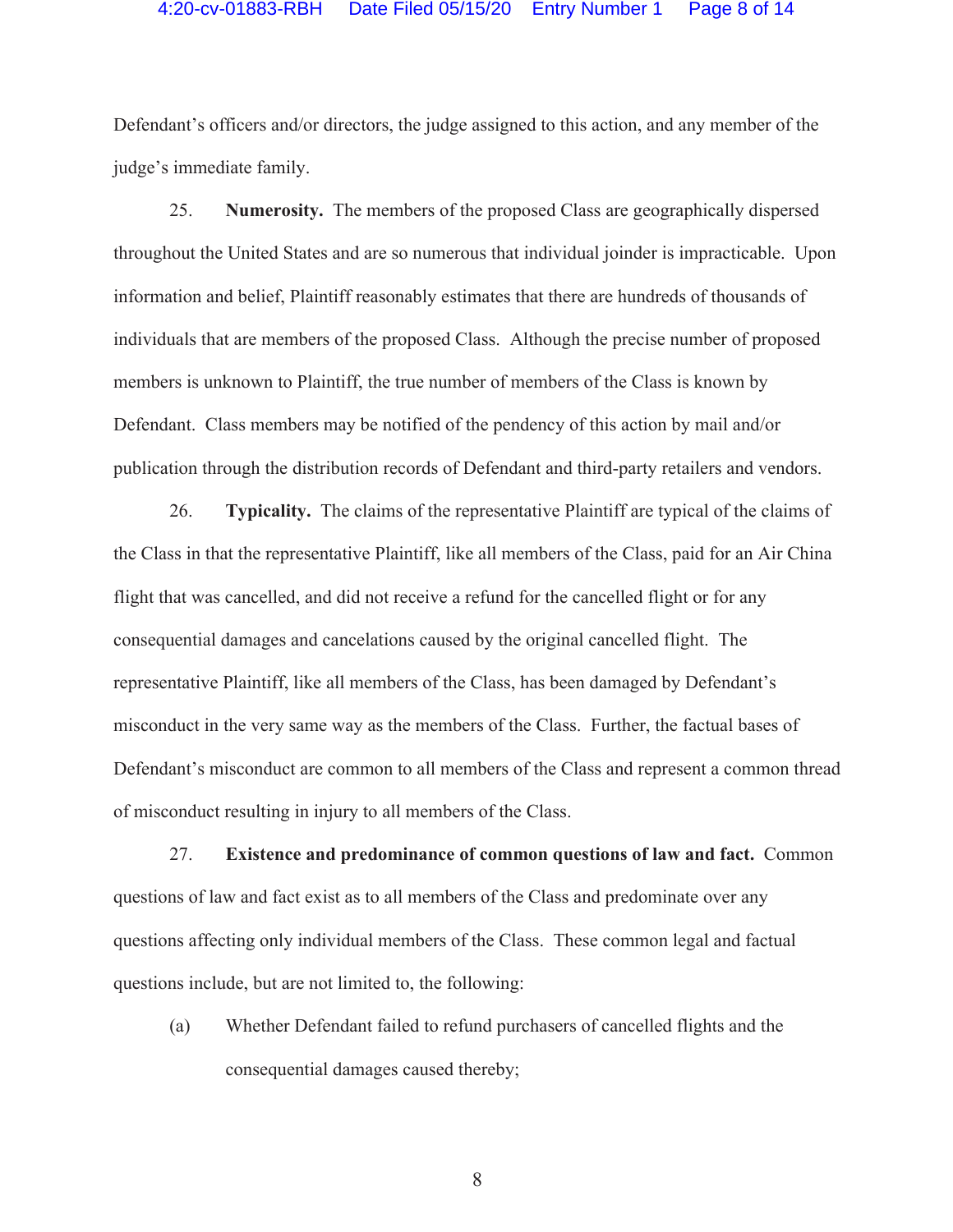- (b) Whether Defendant is liable to Plaintiff and the Class for unjust enrichment;
- (c) Whether Defendant unlawfully converted money from Plaintiff and members of the Class; and
- (d) Whether Plaintiff and the Class are entitled to damages, restitution, equitable, injunctive, compulsory, or other relief.

28. **Adequacy of Representation.** Plaintiff will fairly and adequately protect the interests of the Class. Plaintiff has retained counsel who are highly experienced in complex consumer class action litigation, and Plaintiff intends to vigorously prosecute this action on behalf of the Class. Plaintiff has no interests that are antagonistic to those of the Class.

29. **Superiority.** A class action is superior to all other available means for the fair and efficient adjudication of this controversy. The damages or other financial detriment suffered by members of the Class is relatively small compared to the burden and expense of individual litigation of their claims against Defendant. It would, thus, be virtually impossible for members of the Class, on an individual basis, to obtain effective redress for the wrongs committed against them. Furthermore, even if members of the Class could afford such individualized litigation, the court system could not. Individualized litigation would create the danger of inconsistent or contradictory judgments arising from the same set of facts. Individualized litigation would also increase the delay and expense to all parties and the court system from the issues raised by this action. By contrast, the class action device provides the benefits of adjudication of these issues in a single proceeding, economies of scale, and comprehensive supervision by a single court, and presents no unusual management difficulties under the circumstances.

- 30. In the alternative, the Class may also be certified because:
	- (a) the prosecution of separate actions by individual members of the Class would create a risk of inconsistent or varying adjudication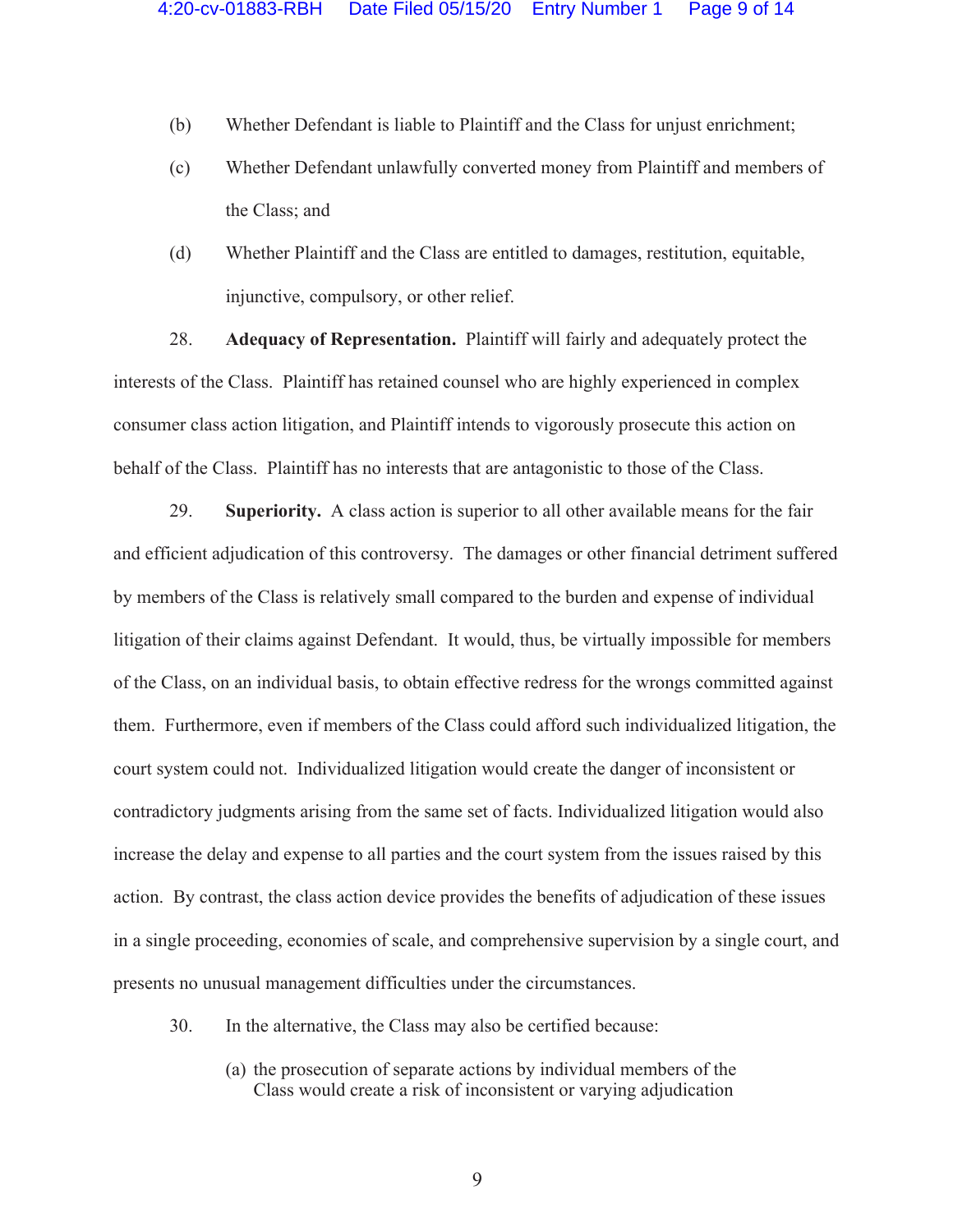with respect to individual members of the Class that would establish incompatible standards of conduct for the Defendant;

- (b) the prosecution of separate actions by individual members of the Class would create a risk of adjudications with respect to them that would, as a practical matter, be dispositive of the interests of other members of the Class not parties to the adjudications, or substantially impair or impede their ability to protect their interests; and/or
- (c) Defendant has acted or refused to act on grounds generally applicable to the Class as a whole, thereby making appropriate final declaratory and/or injunctive relief with respect to the members of the Class as a whole.

# **CAUSES OF ACTION**

## **COUNT I Unjust Enrichment**

31. Plaintiff incorporates and realleges each preceding paragraph as though fully set forth herein.

- 32. Plaintiff brings this claim on behalf of himself and members of the Class.
- 33. Plaintiff and the Class conferred a benefit on Defendant in the form of monies

paid to purchase airline tickets for flights that were later cancelled or subject to a significant schedule change by Air China.

34. Defendant has knowledge of these benefits.

35. Defendant voluntarily accepted and retained this benefit. Defendant voluntarily retained the benefit of the purchase price of the tickets in addition to consequential damages resulting from the cancelation (such as the customer having to cancel the return flight).

36. Because this benefit was obtained unlawfully, namely by selling airline tickets for flights that were later cancelled by Air China, it would be unjust and inequitable for the Defendant to retain it without paying the value thereof.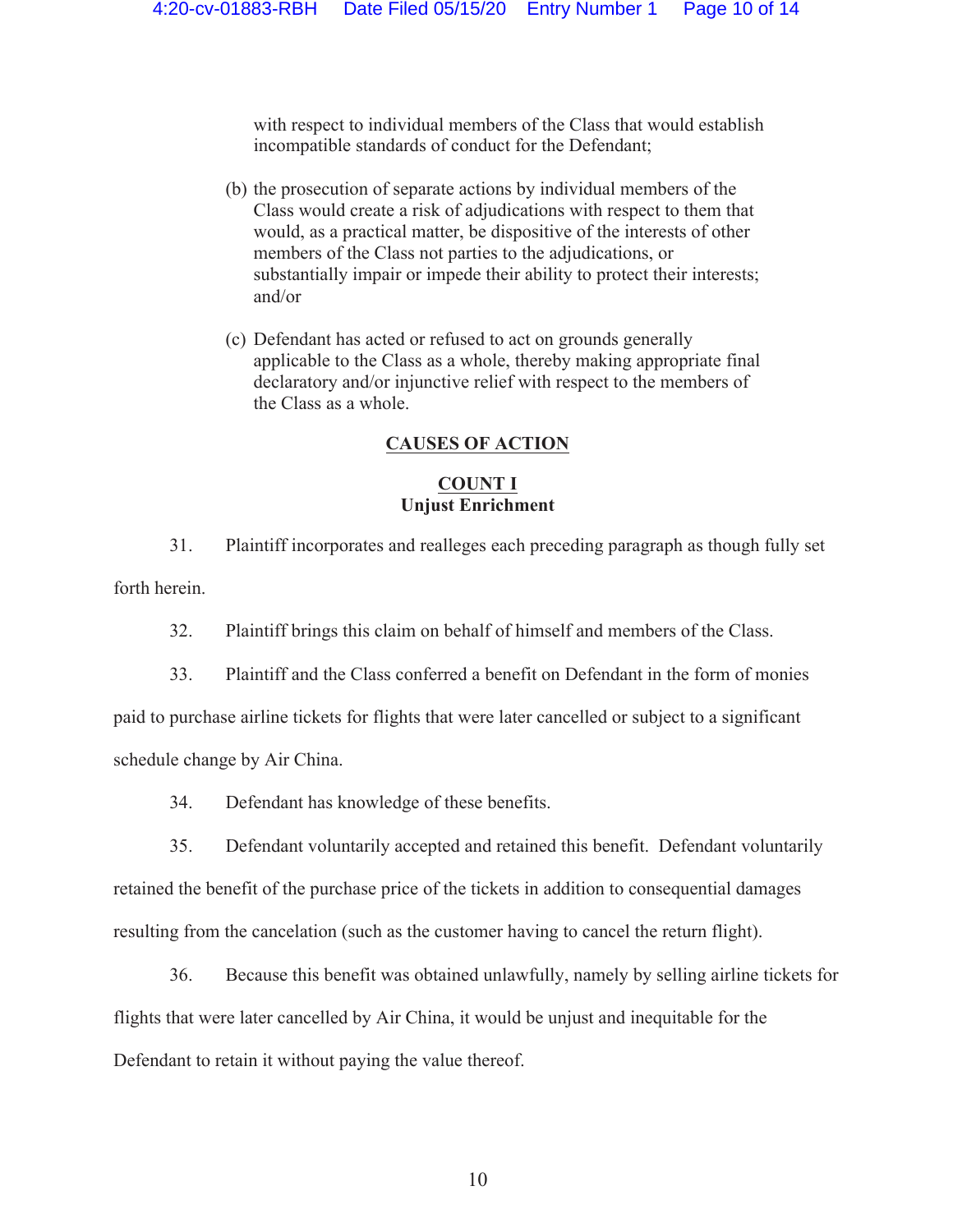## **COUNT II Conversion**

37. Plaintiff incorporates and realleges each preceding paragraph as though fully set forth herein.

38. Plaintiff brings this claim individually and on behalf of the members of the Class against Defendant.

39. Plaintiff and members of the Class have an ownership right to the monies paid for the tickets for cancelled flights sold by Defendant, as well as for the consequential damages resulting therefrom.

40. Defendant has wrongly asserted dominion over the payments illegally diverted to them for the cancelled flights, and consequential damages resulting therefrom. Defendant has done so every time that Plaintiff and members of the Class paid to purchase a ticket for a flight that was later cancelled or subject to a significant schedule change by Air China.

41. As a direct and proximate cause of Defendant's conversion, Plaintiff and members of the Class suffered damages in the amount of the payments made for each time they purchased a ticket for a flight that was cancelled or subject to a significant schedule change by Air China, and in the amount of consequential damages resulting therefrom.

## **COUNT III Breach of Contract**

42. Plaintiff incorporates and realleges each preceding paragraph as though fully set forth herein.

43. Plaintiff brings this claim on behalf of himself and members of the Class.

44. Defendant entered into contracts with Plaintiff and members of the Class to provide services in the form of flights in exchange for a set amount of money.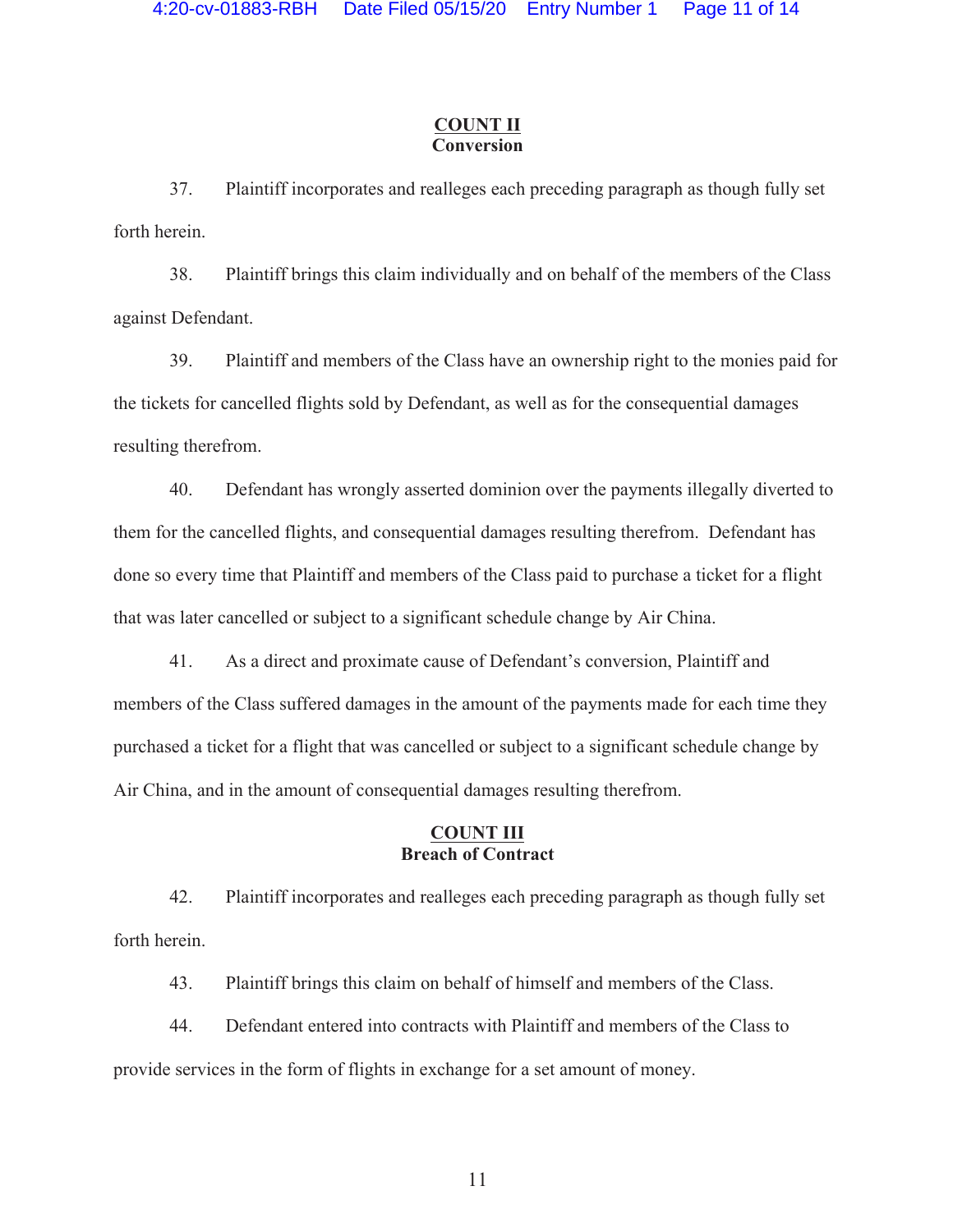45. Defendant has breached these contracts by retaining Plaintiff and Class members' ticket prices while not providing flight services.

46. Plaintiff and members of the Class have suffered an injury through the payment of money for tickets while not receiving services in return.

## **COUNT IV Money Had And Received**

47. Plaintiff hereby incorporates by reference the allegations contained in all preceding paragraphs of this complaint.

48. Plaintiff brings this claim individually and on behalf of the members of the proposed Class against Defendant.

49. Defendant received money in the form of airline ticket fees that was intended to be used for the benefit of Plaintiff and the Class.

50. Those airline ticket fees were not used for the benefit of Plaintiff and the Class, and Defendant has not given back or refunded the wrongfully obtained money and airline ticket fees to Plaintiff and the Class.

51. Defendant obtained roughly money in the form of airline ticket fees that was intended to be used to provide flights for Plaintiff and the Class. However, Defendant has retained all of the airline ticket fees while cancelling its flights that Plaintiff and members of the Class were supposed to be passengers on.

52. Plaintiffs incorporate by reference the allegations in the preceding paragraphs as if fully set forth herein.

## **PRAYER FOR RELIEF**

WHEREFORE, Plaintiff respectfully requests, individually and on behalf of the alleged Class, that the Court enter judgment in their favor and against Defendant as follows: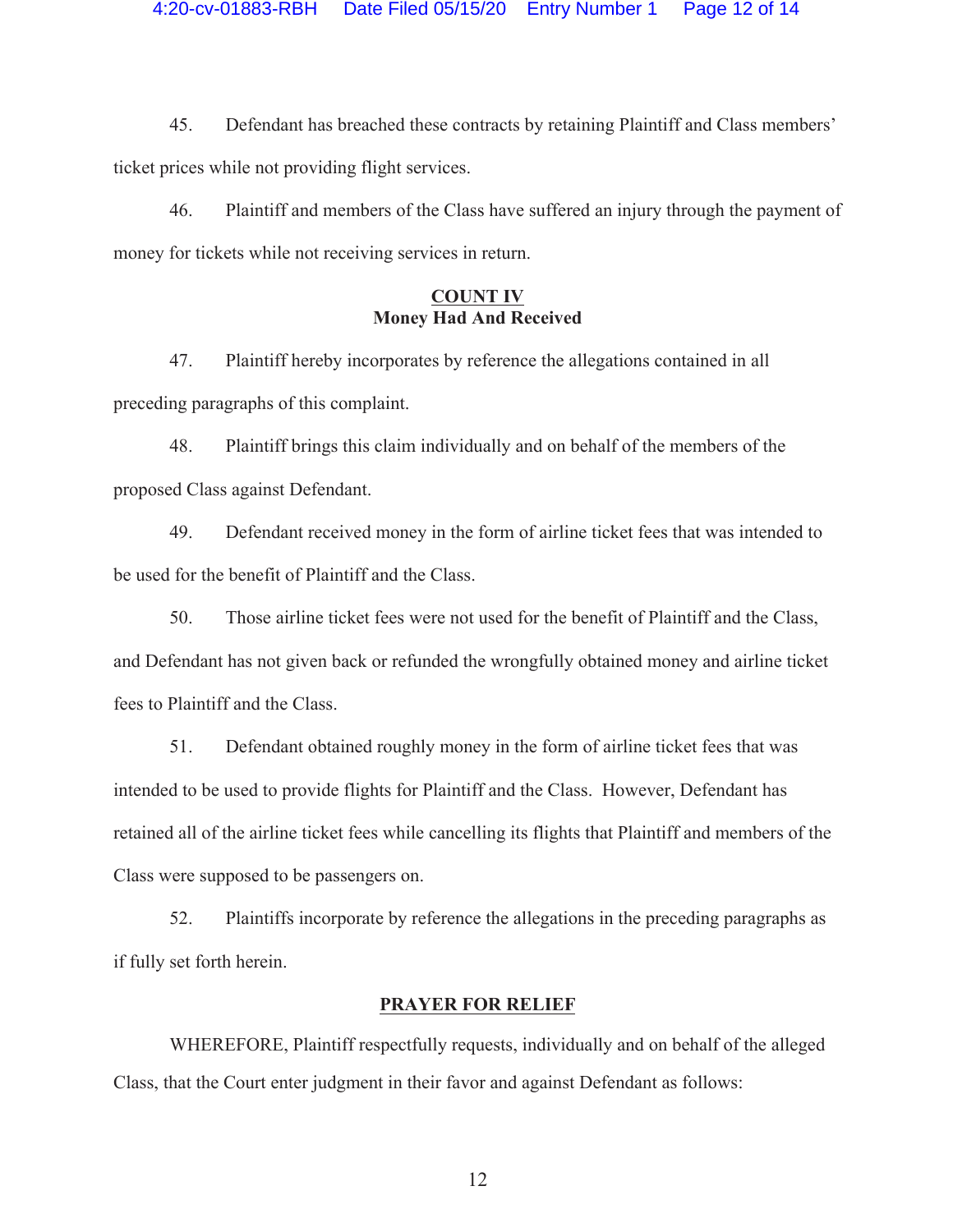- (a) An Order certifying the proposed Class and appointing Plaintiff and his Counsel to represent the Class;
- (b) An Order requiring Defendant to immediately issue refunds to Plaintiff and members of the Class for the cost of cancelled tickets, any cancellation fees, and consequential damages resulting therefrom;
- (c) An Order of disgorgement of wrongfully obtained profits;
- (d) An award of compensatory, statutory, and punitive damages, in an amount to be determined;
- (e) An award of reasonable attorneys' fees costs and litigation expenses, as allowable by law;
- (f) Interest on all amounts awarded, as allowed by law; and
- (g) Such other and further relief as this Court may deem just and proper.

### **JURY TRIAL DEMANDED**

Pursuant to Federal Rule of Civil Procedure 38(b), Plaintiff demands a trial by jury of any and all issues in this action so triable as of right.

Dated: May 15, 2020 Respectfully submitted,

### **WHITFIELD BRYSON LLP**

 By: /s/ Harper T. Segui Harper Todd Segui Federal ID No. 10841 PO Box 1483 Mount Pleasant, SC 29465 900-600-5000 Fax: 900-600-5035 Email: harper@whitfieldbryson.com

#### **BURSOR & FISHER, P.A.**